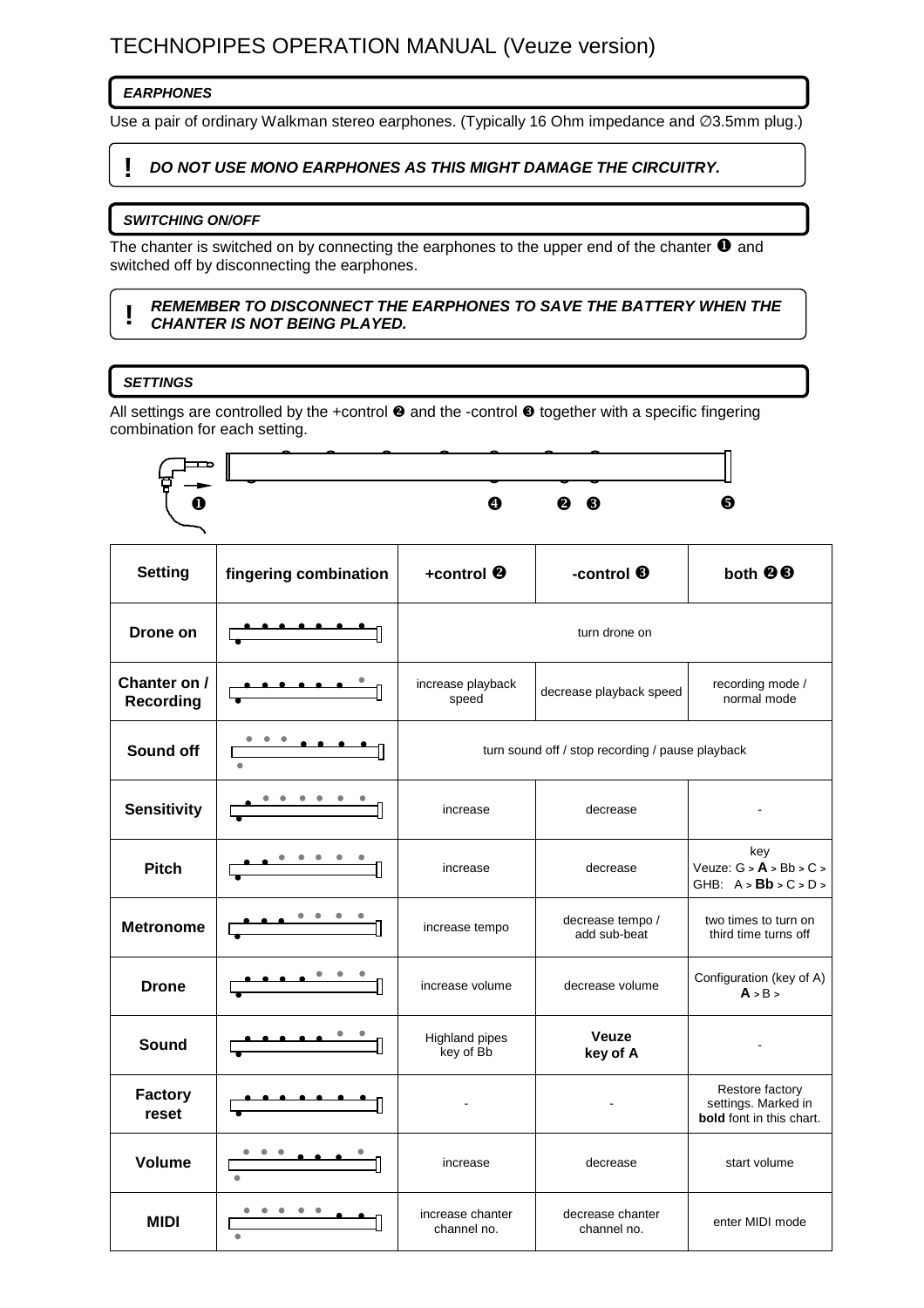#### **VOLUME**

The output volume depends to some extent on the type of earphone plugged in.

## **! PLAYING AT HIGH VOLUME MIGHT DAMAGE YOUR HEARING.**

### **PLAYING**

The contacts of the chanter are electrical and not mechanical, meaning they do not have to be pressed down to become activated. The grip does not have to be any firmer than that on the pipe chanter.

Start-up sequence:

- 1) Start drone by playing the Drone on fingering combination.
- 2) Start chanter by playing the Chanter on fingering combination.

#### **SENSITIVITY**

It could happen, from time to time, that your fingers are very dry, causing them to become poor conductors. The chanter, being dependant of electrical conductivity, may then have some trouble sensing the correct note, instead producing a squeaky sound, or the wrong note. You then need to increase the sensitivity. On the other hand, your fingers may be very warm and short-circuit the chanter through a very thin film of sweat, and the chanter will then fail to detect your correct finger position. You will then need to decrease the sensitivity. The sensitivity can be set to five different levels.

#### **PITCH**

The chanter starts with Veuze sound/fingering in the key of A (440Hz) as default. The low A goes from 185Hz up to 738Hz in steps of 0.1 to 0.7Hz. The key of the chanter can easily be set to G, A440Hz, Bb, or C. The accuracy is within ±3Hz.

With Sound set to Highland pipes, the chanter starts in the key of Bb (466Hz). The key of the chanter can easily be set to A440Hz, Bb, C, or D. The accuracy is within ±3Hz.

#### **MIDI**

MIDI (Musical Instrument Digital Interface) is an electronic communications protocol that enables electronic musical instruments, computers, and synthesizers etc. to communicate with each other. MIDI does not transmit an audio signal - it transmits digital data messages defining parameters such as pitch and volume of the musical notes to play. See http://www.midi.org for further reading.

MIDI mode is entered, if MIDI combination is fingered at the time the MIDI cable is connected. The chanter is initially set to channel 1, but can be set between 1 and 14. The drone is fixed on channel 15. The default A is MIDI note number 69. In MIDI mode, the volume settings for chanter and drone affect the note velocity. It is up to the receiver to interpret the velocity data. (In MIDI mode, metronome and recording are not available.)

#### **METRONOME**

The metronome does not start at any given tempo. You set the tempo like this:

- 1) Hold the Metronome fingering combination.
- 2) Think of a tempo in you head.
- 3) Beat the tempo once on the +/-controls (both contacts at the same time).
- 4) (OPTIONAL) Add sub-beats by touching the -control.
- 5) Beat the tempo again on the +/-controls to set the main beat.
- 6) The metronome continues in that tempo.
- 7) Touch +/-controls again holding the Metronome fingering combination: the metronome turns off.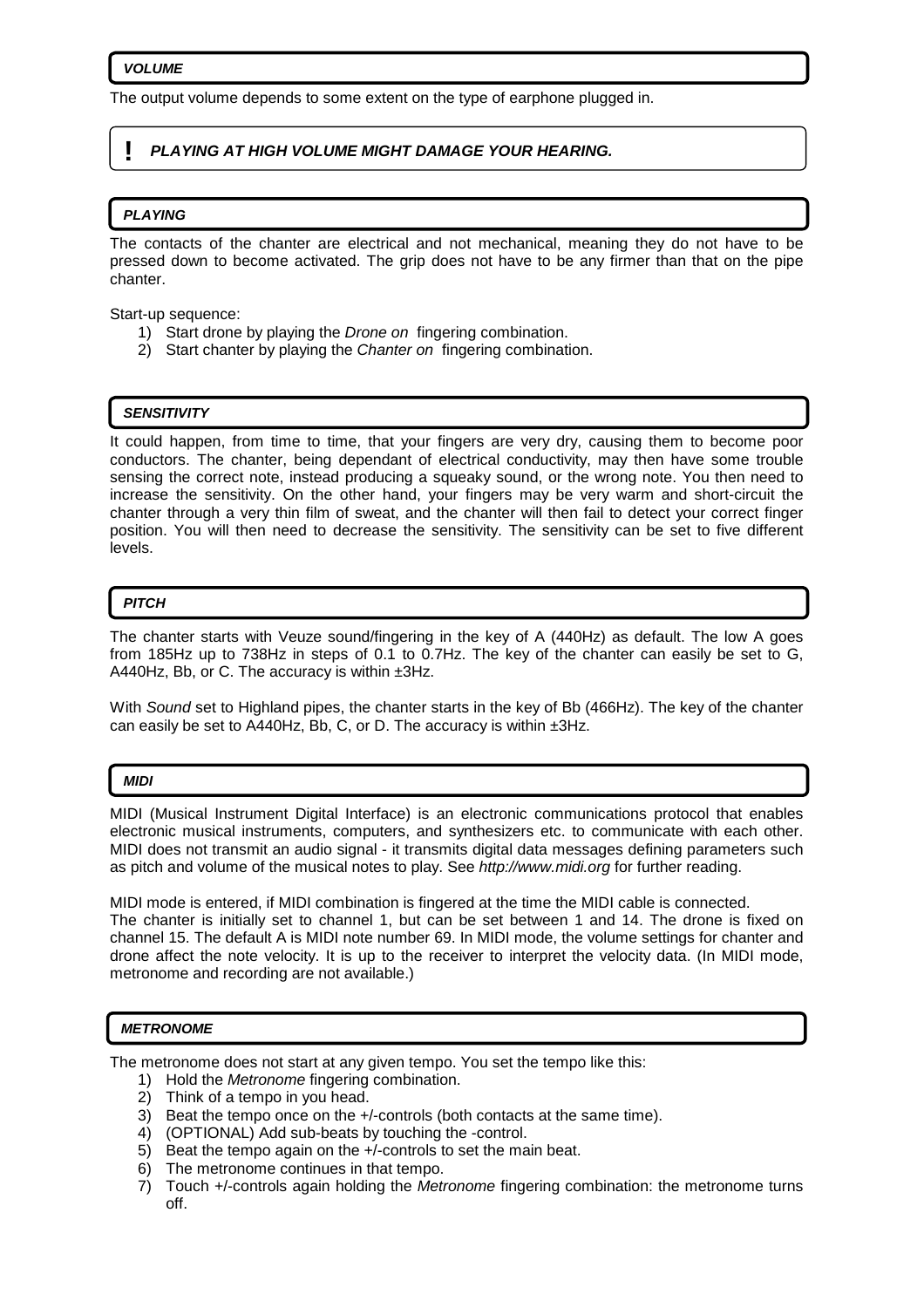#### **RECORDING**

The chanter can record more than 1200 notes. You can play along with the recorded notes to practice phrases, seconds, etc. When recording, the first note and the last note preceding the Sound off note are not stored for simplifying the creation of loops. The recorded track is played back on the right channel, and you play along on the left channel. The playback speed can be set between ¼ and 2 times the recorded speed.

Typical recording sequence:

- 3) Start drone and chanter.
- 4) Play the Recording fingering combination.
- 5) Put your lower hand thumb on both the +control and -control. A high pitched beep indicates recording mode.
- 6) Record as long as you like, or until the memory is full (indicated by a low pitched beep).
- 7) Play the Sound off note.
- 8) Start playback by turning drone and chanter on.
- 9) Play along.
- 10) Exit recording mode by 2) and 3) above. A low pitched beep indicates normal mode.

# **FINGERING**

The chanter can play two different fingerings (see separate fingering chart):

- 1) Great highland bagpipes fingering. (Lower hand thumb hole  $\bullet$  not used.)
- 2) Veuze fingering. (Lower thumbhole  $\bullet$  must be used as ground when playing the notes with only one finger on the chanter.)

# **BATTERY**

 $\overline{a}$ 

The chanter uses one 1.5Volt AAA/LR03 alkaline battery, or one 1.2Volt AAA/HR03 NiMH rechargeable battery. The chanter will run approx. 10 hours on a 1000mAh NiMH rechargeable battery, or 20 hours in MIDI mode. A rechargeable battery is recommended as it will be cheaper in the long run.

If the chanter does not start correctly, or runs only for a few minutes before shutting itself off, the chanter needs a new battery.

### **CHANGING THE BATTERY**

Remove the end cap  $\bullet$  from the chanter by firmly pulling it outwards. Move the battery holder to the side to allow the battery to slide out slightly. Tap the battery end of the chanter against the palm of your hand in order to get the battery out. Insert the new battery with the **negative** pole towards the end cap. Make sure the battery holder makes **electrical contact with the negative pole**. Press the end cap back on.



### **PRECAUTIONS**

**Do not expose the chanter to high temperatures** (e.g. in a car during daytime). High temperatures can damage the battery and distort plastic parts.

**Handle the chanter carefully**. Dropping it can damage the circuit board and housing, and can cause the chanter to malfunction.

**Keep out of reach of small children**. Product contains small parts.